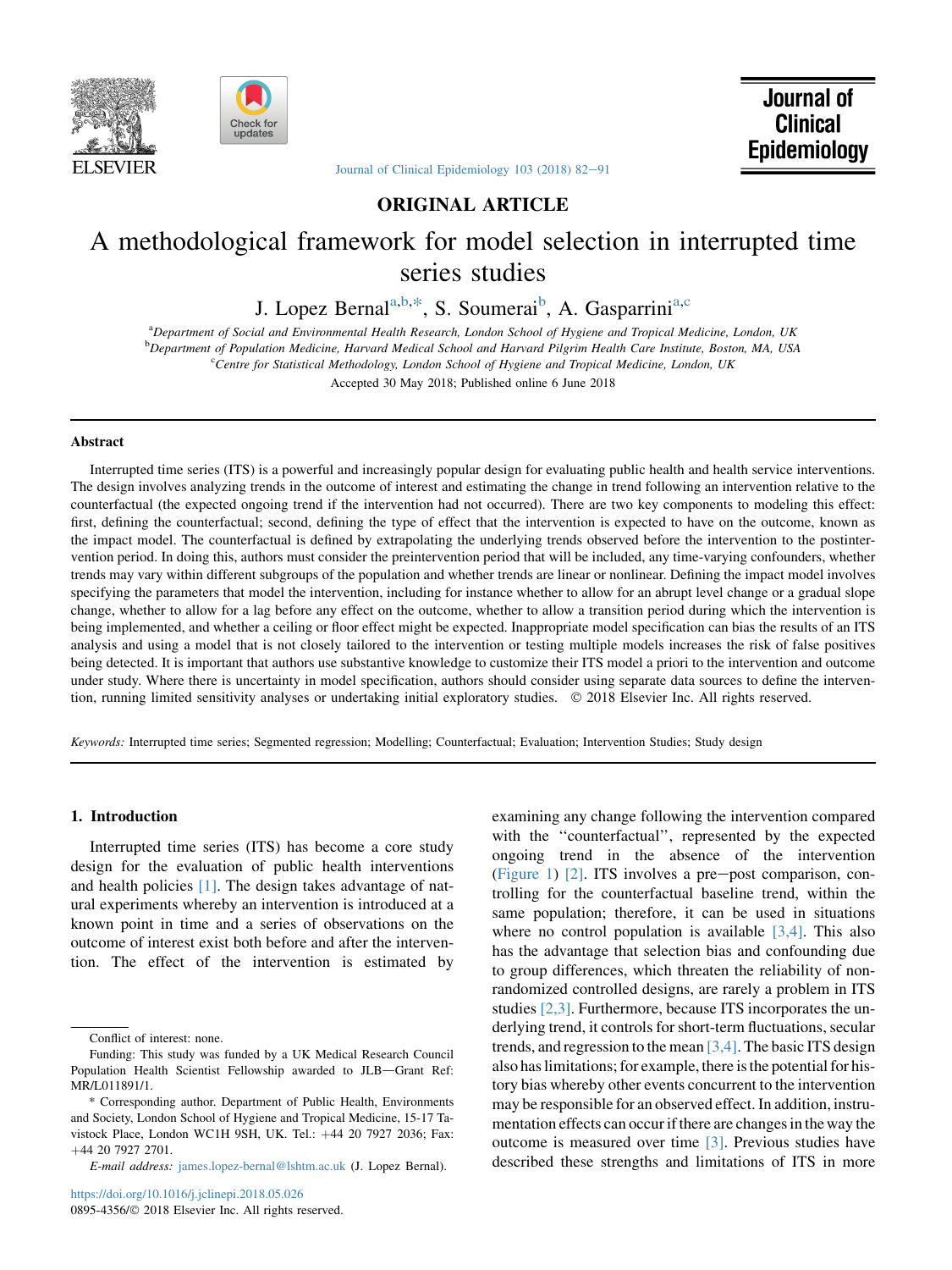## <span id="page-1-0"></span>What is new?

# Key findings

- Interrupted time series (ITS) is one of the strongest quasi-experimental designs for evaluating the effect of health interventions. However, this design requires careful specification of several modeling features, for which little guidance is offered in the literature

## What this adds to what was known?

- We demonstrate how incorrectly modeling either the trend or the type of impact model can generate misleading results and offer a methodological framework for making modeling choices in ITS analyses.

## What is the implication and what should change now?

- Researchers must be transparent in providing a clear and objective justification for the choices they make in defining an ITS model which is tailored to the specific intervention and outcome under study.

detail and have provided guidance on its application [\[2,4,5\]](#page-8-0). Furthermore, methodological publications have discussed effective approaches for limiting the risk of history bias, including controlled ITS designs and multiple baseline designs  $[6-8]$  $[6-8]$ .

One area that has not been covered in detail in the existing literature is how researchers should approach specifying the ITS model used in the analysis. As discussed previously, the ITS design involves making a comparison between the outcome observed following the intervention and the counterfactual. This comparison reduces to two key questions that define the estimated effect of the intervention [\[2\]](#page-8-0). First, how is the counterfactual defined? This involves modeling the preintervention trend. Second, how is the impact model of the intervention defined? That is, what type of effect do we hypothesize that the intervention will have on the outcome (such as whether the effect is gradual or abrupt, immediate or lagged)? This involves parameterizing the effect of the intervention relative to the counterfactual. Multiple alternative approaches exist to defining the counterfactual and the intervention impact model and inappropriate model selection could bias results, yet ITS studies often fail to provide a clear justification for their choice of modeling approach [\[9\].](#page-8-0)

In this article, we suggest approaches to ensure that model specification is objective and appropriate to the intervention and outcome under investigation. The first section discusses the factors that contribute to defining the counterfactual and the second, the factors that contribute



Fig. 1. The interrupted time series design. Solid line  $=$  modeled trend; dashed line = counterfactual; vertical line = intervention implementation. This shows a step decrease and decrease in the slope following the intervention.

to defining the impact model. For each of these sections, we use illustrative examples from a recent ITS study of the impact of major reforms to the English National Health Service on hospital activity (described in Box 1) [\[10\]](#page-8-0) to highlight the pitfalls of incorrect model specification and then provide a framework for a suggested approach to select the model. Finally, we also discuss sensitivity analysis and other approaches to dealing with uncertainty in model specification.

## 2. Defining the counterfactual

A key step in ITS analysis is to predict how the outcome would have continued over time if no intervention had been implemented, referred to as the ''counterfactual'' scenario. It is not possible to observe the intervention both being implemented and not being implemented in the same population at the same time. The true counterfactual is therefore never known and therefore inferring causality is rarely possible. Evaluation design centers on creating the best approximation of the true counterfactual. This requires both the study population and the counterfactual to share the same characteristics as far as possible. In ITS studies, this involves modeling the underlying trend in the outcome of interest within a single population. Because the effect of an intervention is a measure of its deviation from the counterfactual, it is essential that the counterfactual is defined as accurately as possible. Incorrect definition of the counterfactual can lead to either overestimation or underestimation of the intervention's effect. When estimating the baseline trend, it is necessary to consider both the data that will be included and the way the trend is modeled.

## 2.1. The preintervention period

Routine data sources now often span many years; weekly or monthly time series with hundreds of data points are possible. For example, Swedish data on maternal mortality dates back to the mid 18th century  $[12]$ . Trends may change over time; therefore, how the counterfactual is predicted can vary depending on the range of data that is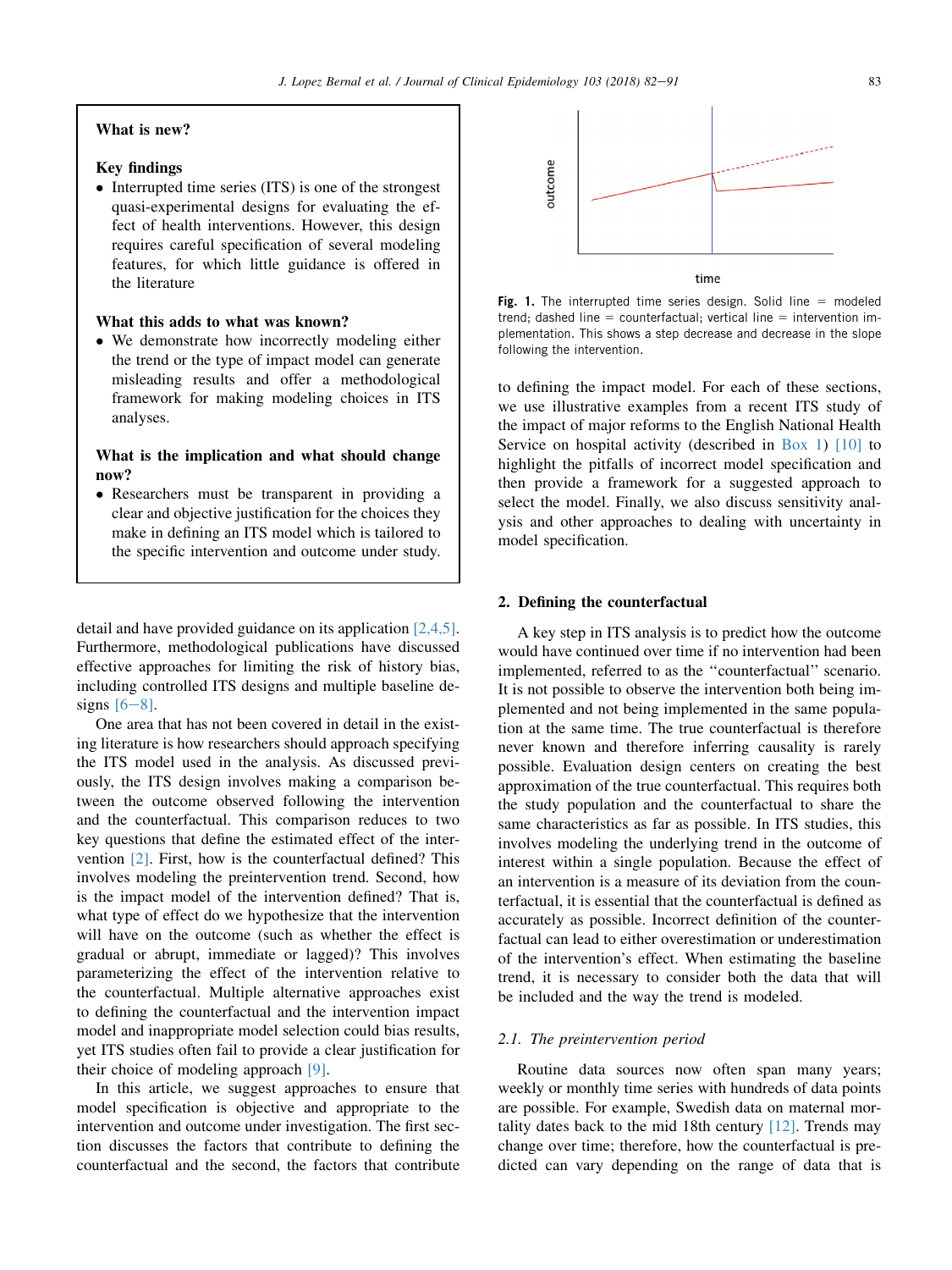included. If the period is too short, this increases uncertainty as there may be too little data to model the trend [\[13\].](#page-8-0) If a very long preintervention period is included, there is a risk that trends may have historically differed from current trends, which raises doubts about the validity of the comparison. The minimum number of data points is a decision driven by the statistical requirements for the analysis and will depend on the variability of the data and the type of statistical model used. For example, to model a seasonal effect, a minimum of 12 data points will be required if using monthly data and complex autoregressive moving average models often requires hundreds of data points  $[2-4]$  $[2-4]$  $[2-4]$ . The maximum amount of data to include is much more of a researcher-driven decision, and there are therefore risks that the data range can be manipulated to produce different outcomes. Researchers may choose to include the full data set; nevertheless, the selection should focus on defining a valid counterfactual for the postintervention measurements. Therefore, periods characterized by external factors affecting the underlying trends, such as changes to data collection procedures or previous interventions targeting the outcome of interest, should be excluded, or the effects of these factors appropriately modeled. Researchers should adopt an objective approach a priori to selecting the data that is to be included in the study and any decision to restrict the range of data used in the analysis should be clearly justified and reported transparently.

#### 2.2. Expected changes in the trend

Changes may be expected in the trend that are unrelated to the intervention, and these should be taken into account when defining the counterfactual. For example, there may be a limit to how long a trend could continue increasing or decreasing if the outcome is constrained by other factors, this can result in a floor or ceiling effect  $[14]$ . For example, vaccine uptake is limited to a level below 100% due to a small proportion of patients having allergies or other contraindications. Conversely, hospital length of stay could have a floor effect which will differ depending on the type of patient, disease or treatment being evaluated. The possibility of floor or ceiling effects should be anticipated a priori and incorporated into the ITS model. Possible approaches to dealing with this include allowing for a trend change at the anticipated floor or ceiling, restricting the analysis to above or below the floor or ceiling or transforming the data, for example to a log scale.

## 2.3. Time-varying confounders

Under a simple linear ITS model it is assumed that population characteristics associated with the outcome either remain relatively constant throughout the study period, or that they change only slowly and are captured by the underlying linear trend. This may not be the case, and irregular fluctuations in the baseline trend may be explained by

changes over time in covariates associated with the outcome [\[15\].](#page-8-0) Epidemiologists are accustomed to identifying potential confounding variables a priori and using multivariate regression models to adjust for these potential confounders [\[16\].](#page-8-0) A similar approach can be adopted using segmented regression for ITS studies by including potential time-varying confounders (explanatory variables that could affect the outcome and may change substantially and unpredictably over time) [\[2\].](#page-8-0) Examples might include meteorological events [\[17\]](#page-8-0), population age distribution [\[18\],](#page-8-0) ethnicity, or levels of deprivation [\[19\]](#page-8-0). Adjusting for time-varying confounders may result in irregular trends becoming linear thus conforming to this basic ITS assumption. Seasonality can also be considered a time-varying confounder and accounts for fluctuations in many health outcomes, such as infectious disease rates or hospital admissions [\[2,20\]](#page-8-0). A range of methods exist for controlling for seasonality in time series regression models which have been described in more detail elsewhere [\[2,21\]](#page-8-0).

## 2.4. Multiple groups

ITS studies commonly use aggregate outcome data for the whole study population and define the underlying trend based on this aggregated data. This assumes that there is a uniform trend within the whole population. Nevertheless, different subgroups or even different individuals within the study population may follow different trends that can result in irregular, nonlinear trends when the data are aggregated together. More sophisticated ITS models can allow for these different trends and should be considered where subgroup or individual level data are available. For example, Steinbach et al. evaluated the impact of changes to street lighting on casualties from road traffic collisions at night and used data on trends from individual road segments [\[22\]](#page-8-0).

## 2.5. Linearity

The aforementioned factors can be defined a priori by the researcher and may explain any nonlinear trends. Nevertheless, the assumption linearity should be checked both by visual inspection of the data and residuals and through statistical goodness of fit tests such as the Pearson test [\[15\].](#page-8-0) If a linear trend exists, prediction of the counterfactual, and thus the isolation of an intervention is relatively straightforward. However, if the baseline trend is nonlinear it can be harder to predict the counterfactual and difficult to disentangle intervention effects [\[15\]](#page-8-0). In particular, although flexible methods exist to describe nonlinearities in regression models [\[23\],](#page-8-0) in the ITS framework, it is often the case that the estimates are highly sensitive to the degree of smoothing, so that the intervention effect cannot be distinguished from underlying fluctuations, or is artifactually created by the extreme flexibility of the model [\[24\]](#page-8-0). Researchers should therefore be cautious about using ITS if the data follow a nonlinear baseline trend that cannot be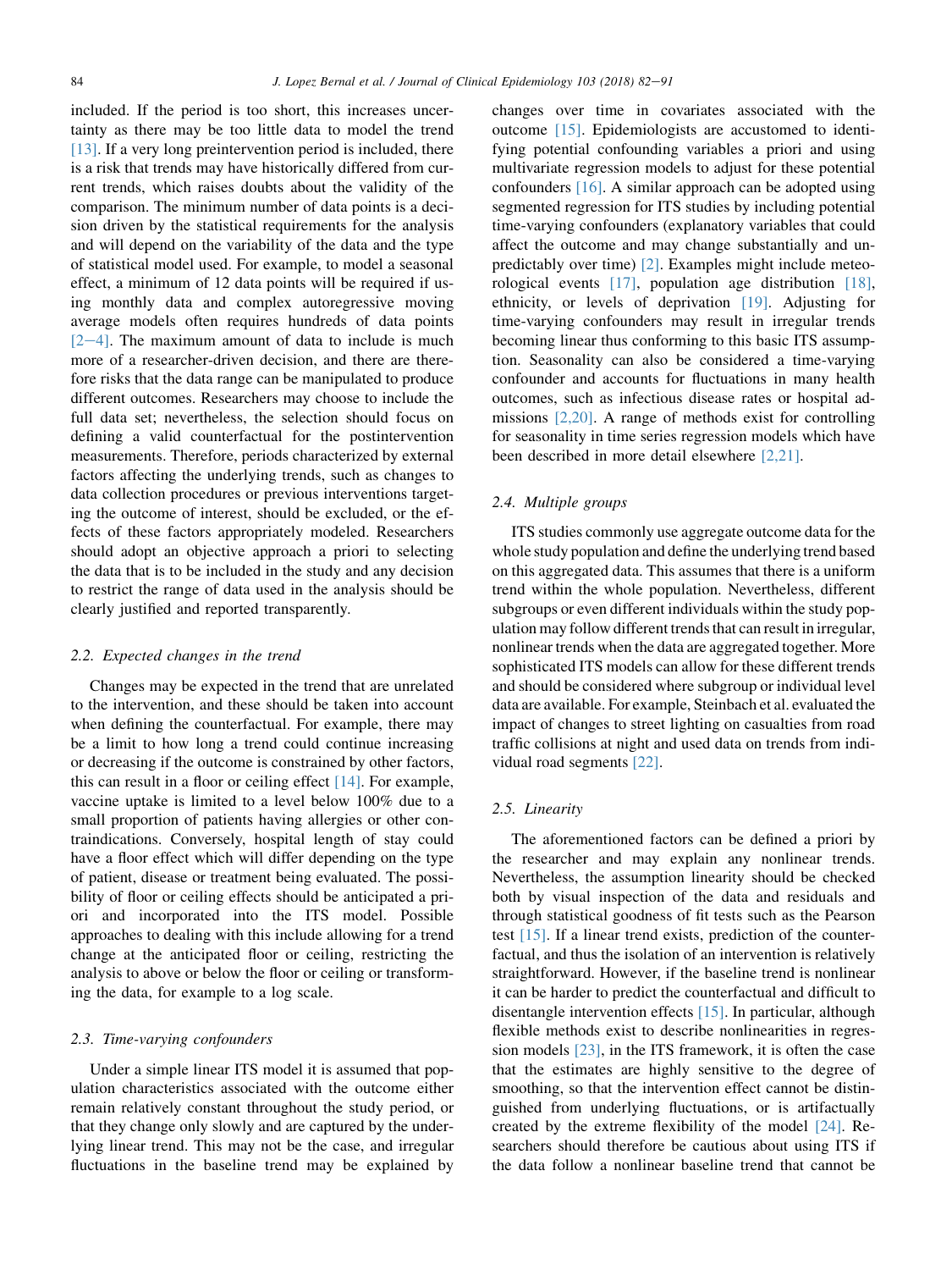explained by other factors. Furthermore, it should be recognized that introducing nonlinear terms post hoc is a datadriven approach, and the underlying reason for these trends is unknown. It therefore must be assumed that the unknown underlying variables that explain this trend in the outcome follow the same pattern in both the preintervention and the postintervention period.

#### 2.6. Illustrative example

Figure 2 shows a time series from our case study (described in Box 1). Here we look at the impact of the policy on the number of outpatient specialist visits in England. Our full data set had data on all outpatient visits between 2007 and 2015. To illustrate how changing the way that the preintervention trend is defined can affect the results of an ITS study, we demonstrate different approaches to defining the trend. Each of the models allows for a change in the slope of the trend following the intervention. Figure 2A and B demonstrates the effects of choosing different preintervention periods. In Figure 2A, the complete data series is used and there is no significant effect; in Figure 2B, the data are restricted before April 2010, and there is a clear increase in the rate of specialist visits following the policy. Figure  $2C$  and D shows two different nonlinear models, the second allowing a greater degree of smoothing in the data series. Again the results of the models differ with Figure 2C showing an increase in the outcome following the policy, whereas Figure 2D, which is a more flexible model, shows no change. The differing effects seen in these four models highlight the need for careful model selection to accurately estimate the effect of the intervention. In this example, in fact, a data quality issue was identified whereby a misclassification resulted in possible errors in outpatient numbers before 2010, therefore it was inappropriate to include data before this point [\[25\]](#page-8-0). Figure 2B was therefore considered to be the most appropriate model a priori.

## 2.7. Framework for defining the trend

Box 2 outlines a suggested approach to defining the trend in the outcome.



**Fig. 2.** Four different approaches to modeling the trend. (A) Simple linear trend; (B) excluding data before April 2010; (C) nonlinear allowing one inflection point; (D) nonlinear trend allowing two inflection points. Dots, data observations; solid line, fitted model; dashed line, counterfactual; vertical line, policy implementation.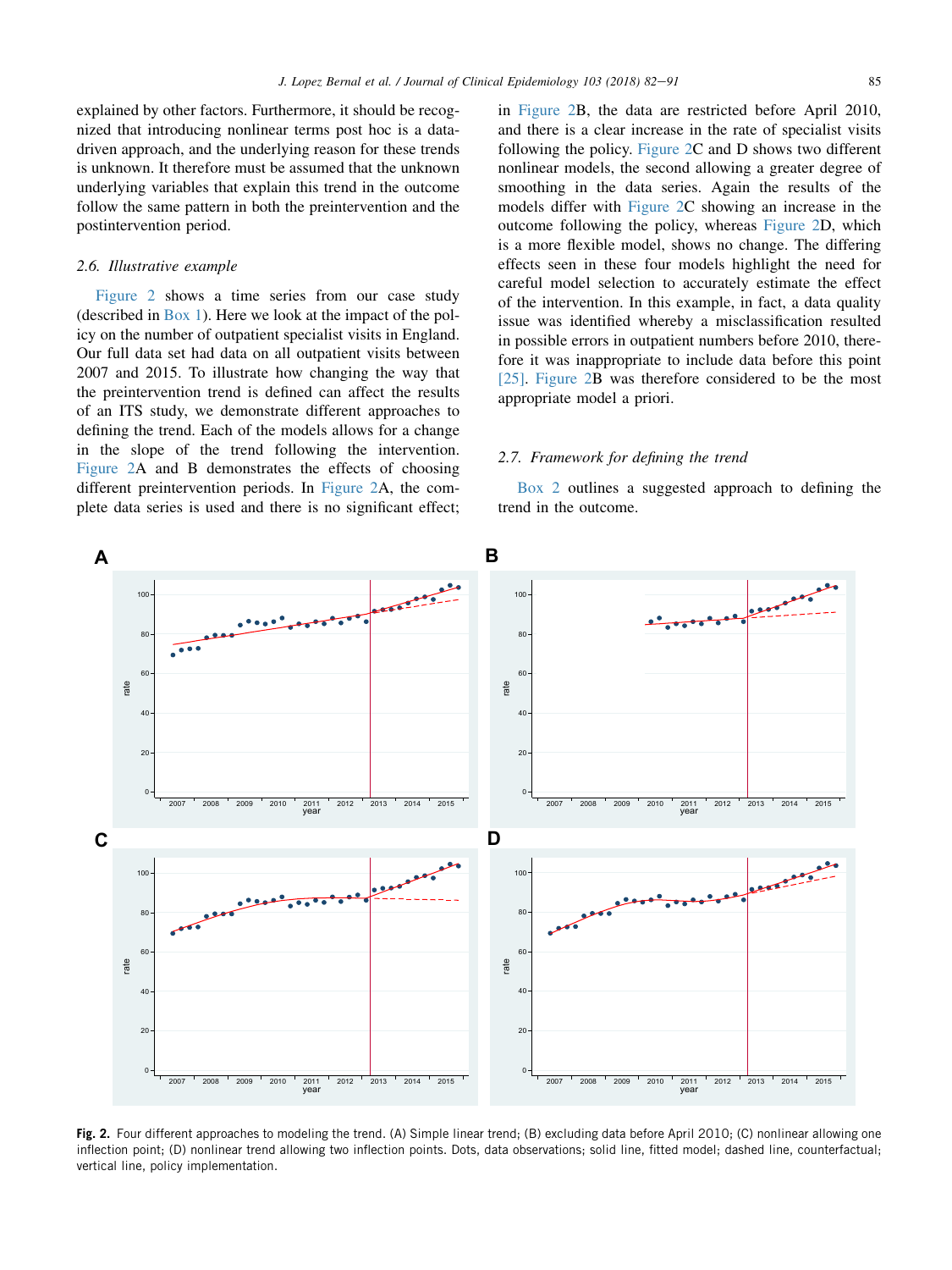## Box 1 Case study

To illustrate the strengths and limitations of different approaches to model specification we use data from a recent study evaluating the impact of the 2012 Health and Social Care Act in England on hospital admissions and outpatient specialist visits [\[10\].](#page-8-0) This policy aimed to involve general practitioners (GPs) in commissioning (planning and purchasing) secondary care through the establishment of GP-led Clinical Commissioning Groups. GP-led commissioning is expected to reduce health care costs by shifting care away from secondary care to primary and community settings [\[11\].](#page-8-0) We therefore hypothesized that the reforms would result in a relative reduction in secondary care activity (inpatient admissions and outpatient visits). The health and social care act was enacted in April 2012, there was then a 12 month period during which the Clinical Commissioning Groups worked alongside the existing health care administrative bodies before taking over fully independent commissioning in April 2013. We had quarterly data on all NHS hospital admissions and outpatient visits between the second quarter of 2007 and the final quarter of 2015. More details about the intervention and the data can be found in the original study [\[10\]](#page-8-0).

# 3. Defining the impact of the intervention

As described previously the effect estimate in an ITS study is a measure of the level and/or trend change in the outcome after an intervention. We have discussed how the trend is defined; the next step is to define how the intervention and its potential impacts are modeled. Different interventions can have different impacts on an outcome: for example, mandatory helmet legislation might be expected to have an abrupt effect on cycle head injuries, whereas an educational programme on cycle safety might be expected to have a more gradual effect [\[26,27\].](#page-8-0) Likewise, different outcomes can be expected to respond differently to the same intervention, for example, policies restricting alcohol availability may be expected to have a relatively rapid effect on alcohol-related road traffic casualties but a longer lag before any effect on liver cirrhosis [\[28\].](#page-9-0) Different model parameters can be used to allow different effects to be expressed following the intervention. Less specific models can be used which allows a whole range of possible intervention effects to be detected. Nevertheless, this also increases the likelihood of false positive effects being detected due to other confounding events, data errors, or chance resulting in type I errors [\[2\]](#page-8-0). It is therefore preferable that researchers select a more precise impact model

# Box 2 Framework for defining the trend in the outcome

- 1. Find out maximum time range of the data set.
- 2. Check with data provider and review data quality notes for changes to data collection and any data errors requiring the data to be truncated.
- 3. Examine the literature for and seek expert advice on previous interventions or events that may have affected the outcome of interest.
- 4. Consider whether the outcome is likely to have a seasonal pattern or other known cyclical patterns and adjust for these.
- 5. Consider whether there are other measurable variables that could influence the outcome and may change substantially over time. If so include the variables within the model.
- 6. Examine the preintervention data graphically for linearity and any obvious cyclical patterns or trend changes.
- 7. Fit a model with linear trend on the preintervention data only and examine the fit.
- 8. If a linear model is a poor fit, consider a nonlinear model. Discuss reasons for any nonlinear trend and acknowledge in limitations if these are unknown or unmeasurable.
- 9. Run relevant sensitivity analyses if there is any uncertainty over model selection.

for the intervention a priori, taking into account substantive knowledge on the nature of the intervention and how it was implemented, as well as the outcome of interest. There are a number of factors to consider in defining the impact model, including whether the impact will be abrupt or gradual, whether any lag is expected, whether a ceiling or floor effect can be expected, and whether there was a transition period during which the intervention was implemented. These are discussed below.

## 3.1. Abrupt or gradual effects

The effect of the intervention may either be abrupt or gradual or both. An abrupt effect would result in an immediate or rapid change in the level of the outcome—observed as a step change in the time series (Figure  $3A(i)$ ). A gradual effect would result in the level of the outcome changing slowly over time-observed as a change in the gradient of the trend (a slope change) ([Figure 3](#page-5-0)A(ii)). An intervention that is introduced at a precise time with an outcome that could respond rapidly would be expected to follow a step change model, for example, the impact of restricting Medicaid funding for prescriptions on the number of pre-scriptions filled per month [\[29\].](#page-9-0) Conversely, interventions that results in a more gradual process of change with an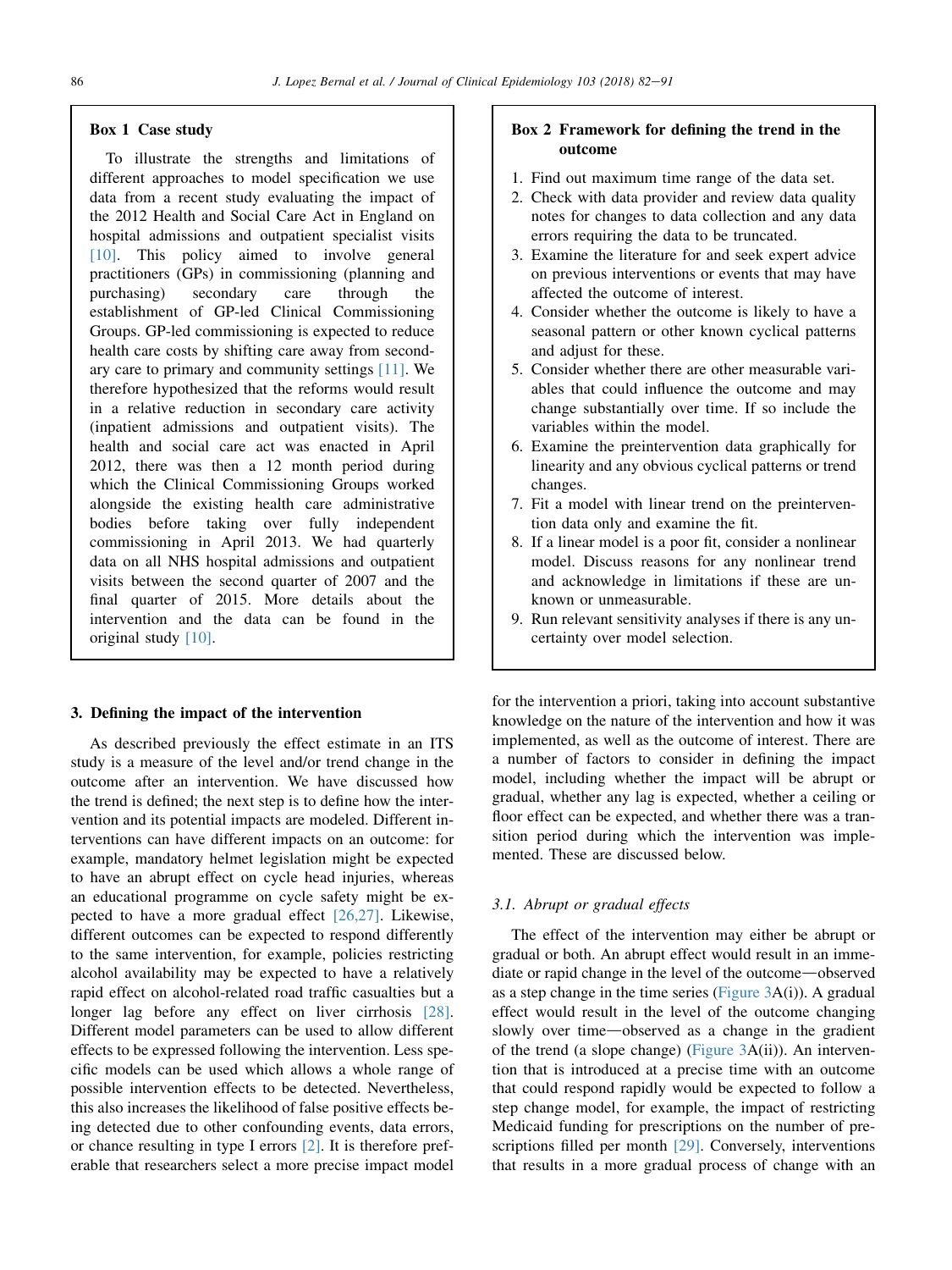<span id="page-5-0"></span>

Fig. 3. Interrupted time series impact models. X-axis represents time, y-axis represents the outcome. The vertical blue line is the time when the intervention was implemented; the red line is the ITS regression model. (A) (i) abrupt step change effect and (ii) gradual slope change effect; (B) (i) immediate effect following the intervention and (ii) lagged effect; (C) (i) intervention at a specific time point and (ii) transition period (blue box) excluded from the model; (D) (i) waning effect following a step change, and (ii) gradual effect with gradual waning. (For interpretation of the references to color in this figure legend, the reader is referred to the Web version of this article.)

outcome that could respond at a variable rate would be expected to follow a slope change model. This includes complex health policies that require large scale institutional changes such as the example in our case study  $(Box 1)$ [\[10\]](#page-8-0). It is also important to consider the time interval of the time series when deciding whether to include a step change and/or a slope change model, a gradual slope change on a weekly time scale may appear as a step change on an annual time scale. It is important to underline that these two types of effects are not mutually exclusive; interventions may lead to an initial step change followed by a more gradual slope change in either direction [\[4,29\].](#page-8-0) Nevertheless, modeling both can be problematic and prone to artifacts in the absence of a strong signal in the data. This is particularly an issue where both exhibit a small effect in the same direction as they "rob" each other of significance.

## 3.2. Immediate or lagged effects

Following the intervention, the effect on the outcome, whether it is a step change or a slope change, or both, may occur immediately or may be delayed (Figure 3B). This typically depends on the outcome and how rapidly it could respond to the intervention. Many public health interventions are ultimately targeting disease morbidity or mortality, but they often do so through behavior changes. An intervention might have an immediate impact on the behavior but a lagged effect on any health outcome. For example, tobacco control policies might be expected to have an immediate impact on maternal smoking levels but a lag of approximately 9 months before any impact on small for gestational age births and a much longer lag before any impact on lung cancer [\[30\].](#page-9-0)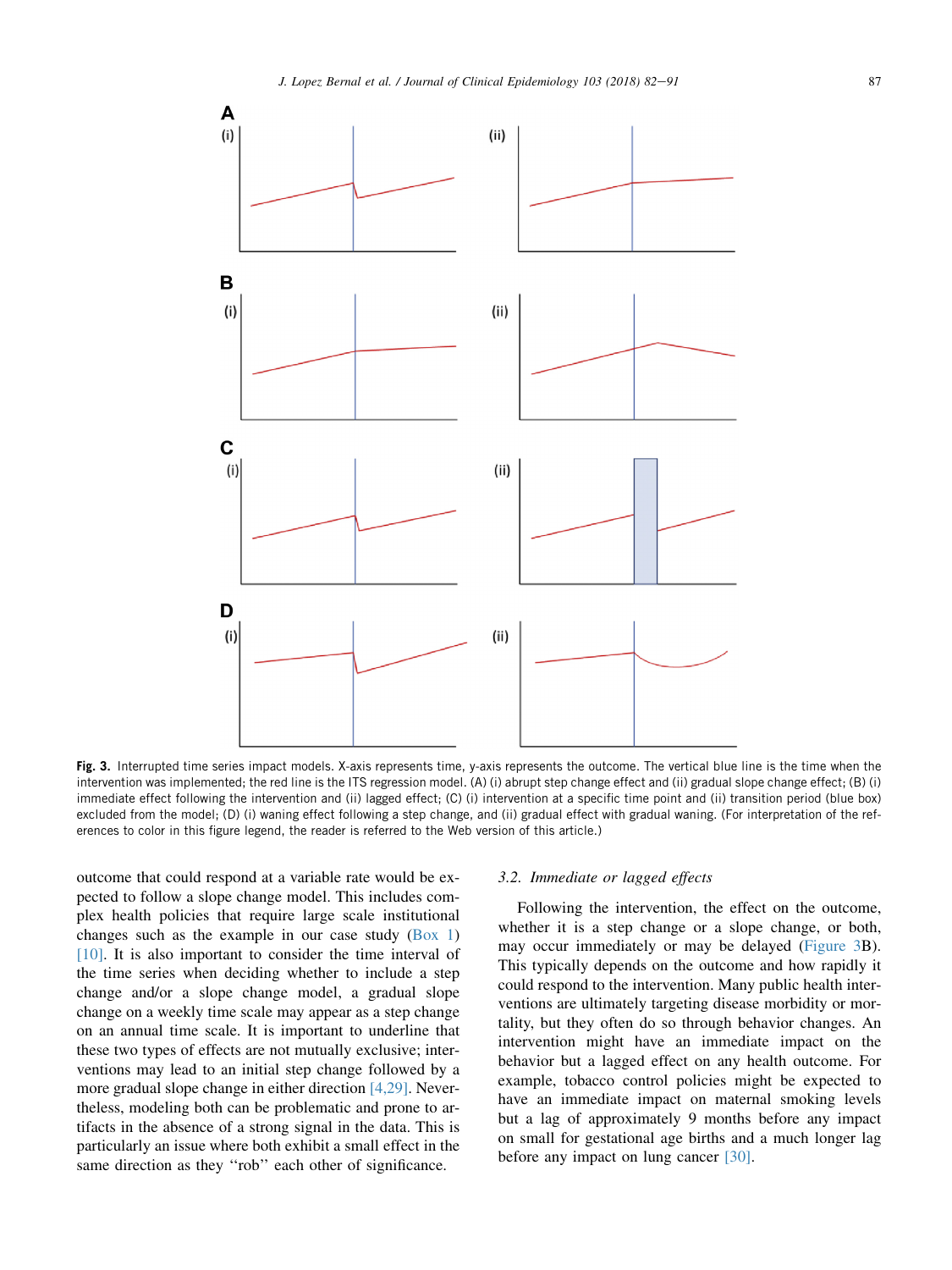## 3.3. Transition period

Interventions may be introduced over a prolonged period or may result in a short period of adjustment before the lasting impact on the outcome is manifested [\[10\]](#page-8-0). Furthermore, effects can begin before the intervention as an anticipatory response to a new policy [\[31\].](#page-9-0) This can be accounted for by dividing the time series into three phases: a preintervention phase, a transition period (which may or may not be included in the analysis) and a postintervention phase ([Figure 3](#page-5-0)C) [\[20,32\].](#page-8-0) For example, Landrigan et al. evaluated the impact of introducing a hospitalist system (employing physicians with a primary focus on caring for hospitalized inpatients) on length of stay in a pediatric hospital [\[33\]](#page-9-0). They allowed a transition from when the policy was first announced to when hospitalists fully took over patient care to allow for the effects of gradual system changes to prepare for the new policy.

## 3.4. Waning effects

The effect of an intervention may change over time. In particular, there may be a more notable effect of the intervention when the intervention is first introduced but with the effect waning over time. This is often due to greater publicity of the intervention when it was first implemented, as was observed when examining the effect of widely publicized warnings about a possible increased risk of suicidality with antidepressant use on antidepressant use [\[34\]](#page-9-0). If the initial effect is expected to be abrupt, this could be modeled as a step change to model the effect and a slope change to model the waning of this effect. If a gradual effect is expected, a nonlinear term may be included to model both the effect and the waning ([Figure 3](#page-5-0)D) [\[34\].](#page-9-0)

#### 3.5. Illustrative example

Figure 4 is again taken from our case study evaluation of the GP commissioning policy. This time we look at the effect in Wales, a control population [\[10\]](#page-8-0). A control series can be added to an ITS study to help control for confounding events occurring around the time of the intervention [\[8\]](#page-8-0). Because the control population was not subject to the intervention, we do not expect to see an effect in the control series [\[8\].](#page-8-0) We demonstrate three approaches to modeling the impact of the intervention: In Figure 4A, we use one of the most commonly used impact models that allows for a step and slope change at the point of the intervention and is therefore less specific about the intervention effect, here there is no significant change following the intervention. However, we have not taken into consideration either our knowledge of the intervention or how we consider a priori that it would impact on the outcome if effective. In Figure 4B, we instead select what we would consider a priori to be the most appropriate model. We know that the policy was enacted in April 2012 but that there was then a period of 1 year during which the new GP-led Clinical Commissioning Groups worked alongside the existing commissioners; we therefore allow a



**Fig. 4.** Four different approaches to modeling the impact of the intervention. (A) Step and slope change model; (B) slope change only with a 1 year intervention phase; (C) step and slope change with a 1 year intervention phase.

1 year transition period. We also do not expect the policy to have an abrupt effect as existing secondary care contracts would only expire gradually and complex institutional changes would be required to establish new models of care, therefore a slope change model was selected. Again, there is no significant effect of the intervention. Finally, we select a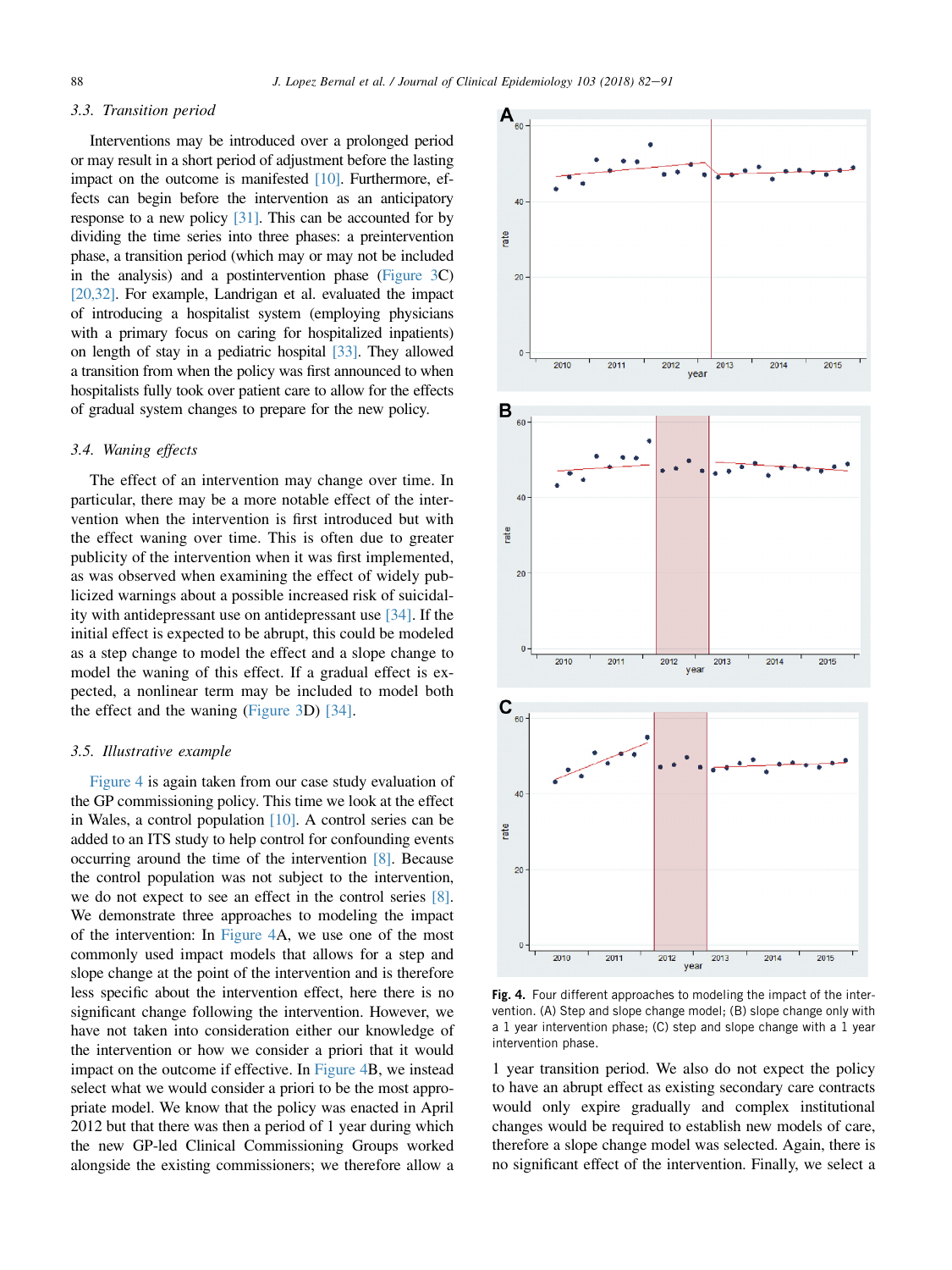model that provides the best fit to our data (using the Akaike Information Criterion) [\[35\],](#page-9-0) here we find a highly significant reduction in both the level and the slope associated with the intervention. In this example, however, we know that the intervention did not cause the level and slope change as this was taken from a control population that did not receive the intervention. This highlights the danger that using a datadriven approach to select the impact model can lead to spurious results due to factors other than the intervention.

## 3.6. Framework for defining the impact model

Box 3 outlines a suggested approach to modeling the impact of the intervention.

## 4. Dealing with uncertainty in model selection

So far in this article, we have emphasized the need to carefully define the preintervention trend and the intervention impact model according to the specific intervention, outcome, and data being used in the study. Often, however, the single best approach is difficult to define, in particular for novel interventions that have not previously been studied and when analyzing the public health effects of unplanned events. Below we discuss some approaches to dealing with uncertainty in model selection:

#### 4.1. Modeling unplanned events

Although ITS is most commonly used for studies of premeditated health interventions or health policies, it can also

# Box 3 Framework for defining the impact model of the intervention

- 1. Consider whether the intervention was implemented gradually or abruptly.
- 2. Consider whether the outcome would respond quickly or slowly if the intervention were effective.
- 3. Consider whether the intervention would be expected to have an immediate or delayed impact on the outcome.
- 4. Examine existing evidence on the duration of the lag with similar interventions or outcomes.
- 5. Consider whether the intervention was introduced at a specific time or over a prolonged period.
- 6. Check when the intervention was announced, marketed, implemented, or removed—consider whether each of these stages could have affected the outcome.
- 7. Consider whether there could be a ceiling or floor effect on the outcome.
- 8. Run relevant sensitivity analyses if there is any uncertainty over model selection.

be used to evaluate the health impacts of unplanned events [\[36\].](#page-9-0) If the timing of the event is clearly defined, for example, a natural disaster [\[37\]](#page-9-0), a chemical spill [\[38\],](#page-9-0) or a terrorist attack [\[39\]](#page-9-0), then the same modeling process can be used as for planned interventions. Nevertheless, the timing of many unplanned events is harder to define including political or economic changes  $[40,41]$ , war  $[42]$ , or interruptions in the supply of illicit drugs [\[36\]](#page-9-0). Under such circumstances an independent data source (unrelated to the outcome under investigation) should be used to establish the timing of the "intervention" period [\[36\]](#page-9-0). For example, Lopez Bernal et al. used the widely acknowledged definition for recession of two successive quarters of contracting GDP to establish the timing of the late 2000s financial crisis in Spain in their evaluation of the effect of the financial crisis on suicides [\[41\]](#page-9-0).

#### 4.2. Multiple models and sensitivity analysis

Although we would encourage authors to select the most appropriate model a priori, there may be differing underlying theories that may wish to be tested for wish the authors wish to test different models. These should still be defined in advance and it is important that if multiple models are tested, that multiplicity corrections (such as the Bonferroni correction) are applied [\[43\]](#page-9-0). Sensitivity analyses can also be used to define a range of possible models or to test different assumptions [\[2\]](#page-8-0). For example, different ranges of outcome data or different lag periods may be selected [\[41,44\].](#page-9-0) If the same effect is detected under different assumptions, this can increase confidence in the results. However, without multiplicity corrections, running multiple different models to test a wide range of assumptions increases the likelihood of false positive effects being detected. As with the primary model, it is therefore important that sensitivity analyses are prespecified. Where there is a lot of uncertainty about the nature of potential effect of an intervention it may be necessary to run various exploratory analyses in the first instance, rather than regarding the study as an explanatory evaluation. Methods for undertaking exploratory analyses, such as identifying change points have been discussed elsewhere [\[45\].](#page-9-0)

## 4.3. Model diagnostics

Regardless of the impact model selected assumptions should always be checked, various model checking techniques exist, such as assessment of residuals [\[2\]](#page-8-0). One particular assumption that should be checked in ITS models is that interventions are independent from one another. In time series data, observations close to each other in time tend to be more similar, this is known as autocorrelation. Often autocorrelation is explained by other factors such as time-varying confounders, and, in particular, seasonality. Nevertheless, residual autocorrelation should be checked after adjusting for these factors and where present, several methods exist for adjusting for autocorrelation. Methods for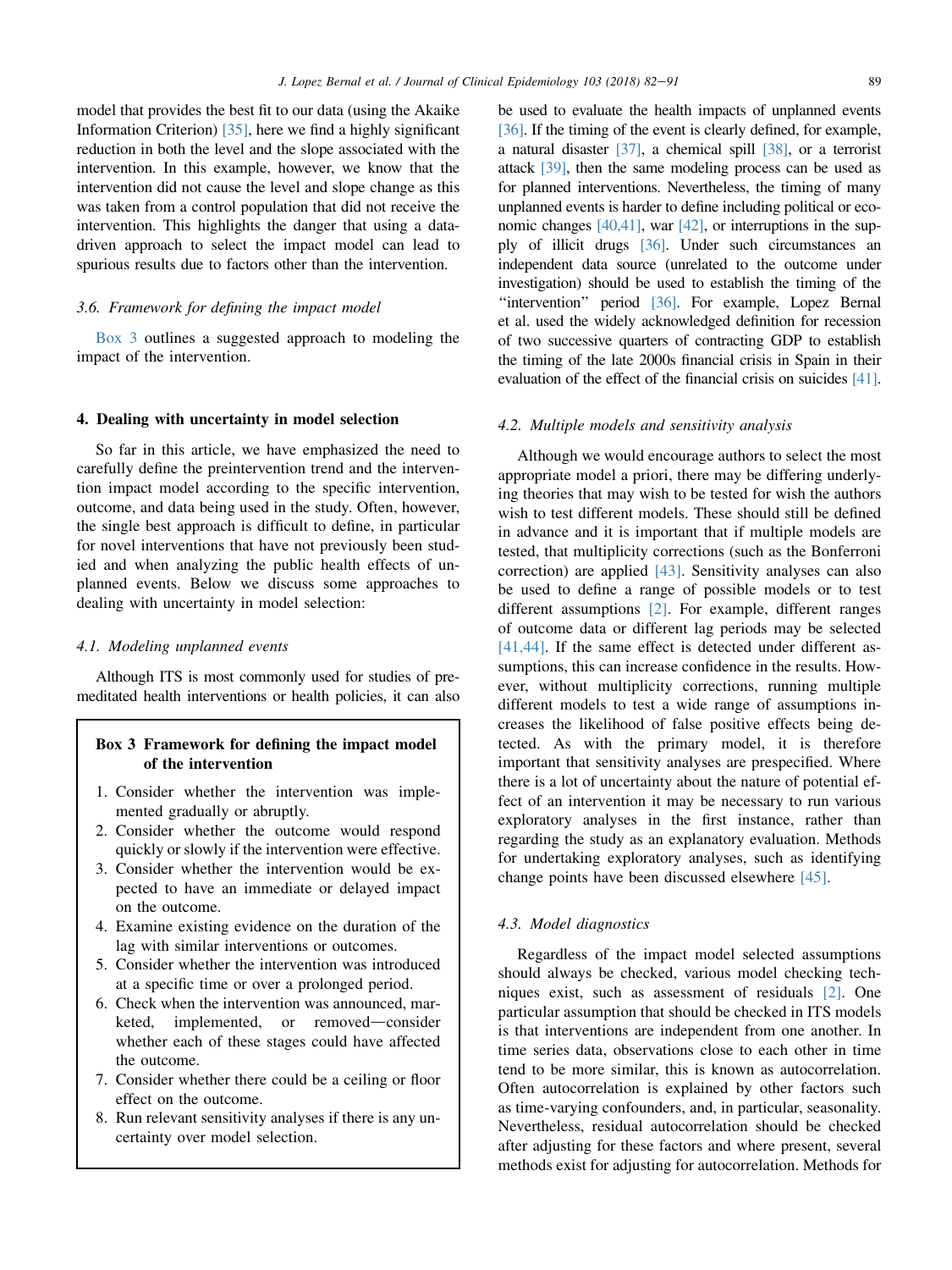<span id="page-8-0"></span>checking for and adjusting for autocorrelation are discussed in more detail elsewhere [2].

## 5. Conclusion

ITS is one of the most rigorous quasi-experimental designs and avoids many of the sources of bias and confounding of other observational studies [1,3]. Nevertheless, we have demonstrated the risk that incorrect modeling of either the underlying trend or the impact of the intervention has for generating misleading results. The threat to validity is greatest when more flexible or data-driven models are chosen as this increases the likelihood of detecting false positive effects due to confounding events or random noise. Therefore, the most appropriate model for a given intervention and outcome should be carefully considered and we have outlined an objective approach for this. Where there is uncertainty over model choices, clearly defined sensitivity analyses can be added. If a flexible model is required, other design adaptations, such as controlled ITS or multiple baseline designs [\[46,47\],](#page-9-0) should be applied to help exclude alternative explanations for any effects.

Given the range of possible model choices in ITS analysis, it is important that researchers are transparent in providing clear and objective justification for any modeling decisions when reporting ITS studies. The methods section should include a statement on the amount of data available, any data restrictions and the reasons for these. We would also suggest providing a scatter plot of the complete data series as a supplementary appendix so that readers and reviewers can scrutinize any data restrictions or model choices. The primary model for the baseline trend should be clearly justified, including the reasons for including or excluding any time-varying confounders and the reasons for any nonlinear trends. Similarly, authors should defend their chosen impact model, including a clear description of the nature of the intervention and the nature of its expected effect on the outcome. Finally, authors should acknowledge any uncertainty in model selection in the limitations and any sensitivity analyses should again be fully justified.

## References

- [1] [Soumerai SB, Starr D, Majumdar SR. How do you know which](http://refhub.elsevier.com/S0895-4356(17)31411-7/sref1) [health care effectiveness research you can trust? A guide to study](http://refhub.elsevier.com/S0895-4356(17)31411-7/sref1) [design for the perplexed. Prev Chronic Dis 2015;12:E101](http://refhub.elsevier.com/S0895-4356(17)31411-7/sref1).
- [2] [Lopez Bernal J, Cummins S, Gasparrini A. Interrupted time series](http://refhub.elsevier.com/S0895-4356(17)31411-7/sref2) [regression for the evaluation of public health interventions: a tutorial.](http://refhub.elsevier.com/S0895-4356(17)31411-7/sref2) [Int J Epidemiol 2017;46:348](http://refhub.elsevier.com/S0895-4356(17)31411-7/sref2)-[55.](http://refhub.elsevier.com/S0895-4356(17)31411-7/sref2)
- [3] [Shadish WR, Cook TD, Campbell DT. Experimental and quasi](http://refhub.elsevier.com/S0895-4356(17)31411-7/sref3)[experimental designs for generalized causal inference. Boston:](http://refhub.elsevier.com/S0895-4356(17)31411-7/sref3) [Houghton Mifflin; 2002](http://refhub.elsevier.com/S0895-4356(17)31411-7/sref3).
- [4] [Wagner AK, Soumerai SB, Zhang F, Ross-Degnan D. Segmented](http://refhub.elsevier.com/S0895-4356(17)31411-7/sref4) [regression analysis of interrupted time series studies in medication](http://refhub.elsevier.com/S0895-4356(17)31411-7/sref4) use research. J Clin Pharm Ther  $2002;27(4):299-309$  $2002;27(4):299-309$ .
- [5] [Kontopantelis E, Doran T, Springate DA, Buchan I, Reeves D.](http://refhub.elsevier.com/S0895-4356(17)31411-7/sref5) [Regression based quasi-experimental approach when randomisation](http://refhub.elsevier.com/S0895-4356(17)31411-7/sref5) [is not an option: interrupted time series analysis. BMJ 2015;350:](http://refhub.elsevier.com/S0895-4356(17)31411-7/sref5) [h2750](http://refhub.elsevier.com/S0895-4356(17)31411-7/sref5).
- [6] [Linden A. Conducting interrupted time series analysis for single and](http://refhub.elsevier.com/S0895-4356(17)31411-7/sref6) [multiple group comparisons. Stata J 2015;15\(2\):480](http://refhub.elsevier.com/S0895-4356(17)31411-7/sref6)-[500](http://refhub.elsevier.com/S0895-4356(17)31411-7/sref6).
- [7] [Biglan A, Ary D, Wagenaar AC. The value of interrupted time-series](http://refhub.elsevier.com/S0895-4356(17)31411-7/sref7) [experiments for community intervention research. Prev Sci 2000;](http://refhub.elsevier.com/S0895-4356(17)31411-7/sref7)  $1(1):31-49.$  $1(1):31-49.$  $1(1):31-49.$
- [8] Lopez Bernal JA, Cummins S, Gasparrini A. The use of controls in interrupted time series studies of public health interventions. Int J Epidemiol 2018; <https://doi.org/10.1093/ije/dyy135>.
- [9] [Ramsay CR, Matowe L, Grilli R, Grimshaw JM, Thomas RE. Inter](http://refhub.elsevier.com/S0895-4356(17)31411-7/sref9)[rupted time series designs in health technology assessment: lessons](http://refhub.elsevier.com/S0895-4356(17)31411-7/sref9) [from two systematic reviews of behavior change strategies. Int J](http://refhub.elsevier.com/S0895-4356(17)31411-7/sref9) Technol Assess Health Care  $2003;19(4):613-23$ .
- [10] [Lopez Bernal JA, Lu CY, Gasparrini A, Cummins S, Wharham JF,](http://refhub.elsevier.com/S0895-4356(17)31411-7/sref10) [Soumerai SB. Association between the 2012 health and social care](http://refhub.elsevier.com/S0895-4356(17)31411-7/sref10) [act and specialist visits and hospitalisations in England: a controlled](http://refhub.elsevier.com/S0895-4356(17)31411-7/sref10) [interrupted time series analysis. PLoS Med 2017;14\(11\):e1002427](http://refhub.elsevier.com/S0895-4356(17)31411-7/sref10).
- [11] [Smith JA, Mays N. GP led commissioning: time for a cool appraisal.](http://refhub.elsevier.com/S0895-4356(17)31411-7/sref11) [BMJ 2012;16:344.](http://refhub.elsevier.com/S0895-4356(17)31411-7/sref11)
- [12] [H](http://refhub.elsevier.com/S0895-4356(17)31411-7/sref12)ögberg U, Wall S. Secular trends in maternal mortality in Sweden [from 1750 to 1980. Bull World Health Organ 1986;64\(1\):79](http://refhub.elsevier.com/S0895-4356(17)31411-7/sref12)-[84](http://refhub.elsevier.com/S0895-4356(17)31411-7/sref12).
- [13] [Zhang F, Wagner AK, Ross-Degnan D. Simulation-based power](http://refhub.elsevier.com/S0895-4356(17)31411-7/sref13) [calculation for designing interrupted time series analyses of health](http://refhub.elsevier.com/S0895-4356(17)31411-7/sref13) [policy interventions. J Clin Epidemiol 2011;64:1252](http://refhub.elsevier.com/S0895-4356(17)31411-7/sref13)-[61](http://refhub.elsevier.com/S0895-4356(17)31411-7/sref13).
- [14] [Twisk J, Rijmen F. Longitudinal tobit regression: a new approach to](http://refhub.elsevier.com/S0895-4356(17)31411-7/sref14) [analyze outcome variables with floor or ceiling effects. J Clin Epide](http://refhub.elsevier.com/S0895-4356(17)31411-7/sref14)miol  $2009:62:953-8$ .
- [15] [Gasparrini A, Gorini G, Barchielli A. On the relationship between](http://refhub.elsevier.com/S0895-4356(17)31411-7/sref15) [smoking bans and incidence of acute myocardial infarction. Eur J Ep](http://refhub.elsevier.com/S0895-4356(17)31411-7/sref15)[idemiol 2009;24\(10\):597](http://refhub.elsevier.com/S0895-4356(17)31411-7/sref15)-[602.](http://refhub.elsevier.com/S0895-4356(17)31411-7/sref15)
- [16] [Coggon D, Barker D, Rose G. Epidemiology for the Uninitiated. John](http://refhub.elsevier.com/S0895-4356(17)31411-7/sref16) [Wiley & Sons; 2009](http://refhub.elsevier.com/S0895-4356(17)31411-7/sref16).
- [17] [Hall V, Charlett A, Hughes G, Brook G, Maguire H, Mercer CH, et al.](http://refhub.elsevier.com/S0895-4356(17)31411-7/sref17) [Olympics and Paralympics 2012 mass gathering in London: time](http://refhub.elsevier.com/S0895-4356(17)31411-7/sref17)[series analysis shows no increase in attendances at sexual health](http://refhub.elsevier.com/S0895-4356(17)31411-7/sref17) clinics. Sex Transm Infect  $2015;91:592-7$ .
- [18] [Barone-Adesi F, Gasparrini A, Vizzini L, Merletti F, Richiardi L. Ef](http://refhub.elsevier.com/S0895-4356(17)31411-7/sref18)[fects of Italian smoking regulation on rates of hospital admission for](http://refhub.elsevier.com/S0895-4356(17)31411-7/sref18) [acute coronary events: a country-wide study. PLoS One 2011;6:](http://refhub.elsevier.com/S0895-4356(17)31411-7/sref18) [e17419.](http://refhub.elsevier.com/S0895-4356(17)31411-7/sref18)
- [19] [Walley AY, Xuan Z, Hackman HH, Quinn E, Doe-Simkins M, Soren](http://refhub.elsevier.com/S0895-4356(17)31411-7/sref19)[sen-Alawad A, et al. Opioid overdose rates and implementation of](http://refhub.elsevier.com/S0895-4356(17)31411-7/sref19) [overdose education and nasal naloxone distribution in Massachusetts:](http://refhub.elsevier.com/S0895-4356(17)31411-7/sref19) [interrupted time series analysis. BMJ 2013;346:f174.](http://refhub.elsevier.com/S0895-4356(17)31411-7/sref19)
- [20] [Grijalva CG, Nuorti JP, Arbogast PG, Martin SW, Edwards KM,](http://refhub.elsevier.com/S0895-4356(17)31411-7/sref20) [Griffin MR. Decline in pneumonia admissions after routine childhood](http://refhub.elsevier.com/S0895-4356(17)31411-7/sref20) [immunisation with pneumococcal conjugate vaccine in the USA: a](http://refhub.elsevier.com/S0895-4356(17)31411-7/sref20) time-series analysis. Lancet  $2007;369:1179-86$ .
- [21] [Bhaskaran K, Gasparrini A, Hajat S, Smeeth L, Armstrong B. Time](http://refhub.elsevier.com/S0895-4356(17)31411-7/sref21) [series regression studies in environmental epidemiology. Int J Epide](http://refhub.elsevier.com/S0895-4356(17)31411-7/sref21)[miol 2013;42:1187](http://refhub.elsevier.com/S0895-4356(17)31411-7/sref21)-[95.](http://refhub.elsevier.com/S0895-4356(17)31411-7/sref21)
- [22] [Steinbach R, Perkins C, Tompson L, Johnson S, Armstrong B,](http://refhub.elsevier.com/S0895-4356(17)31411-7/sref22) [Green J, et al. The effect of reduced street lighting on road casualties](http://refhub.elsevier.com/S0895-4356(17)31411-7/sref22) [and crime in England and Wales: controlled interrupted time series](http://refhub.elsevier.com/S0895-4356(17)31411-7/sref22) [analysis. J Epidemiol Community Health 2015;69:1118](http://refhub.elsevier.com/S0895-4356(17)31411-7/sref22)-[24](http://refhub.elsevier.com/S0895-4356(17)31411-7/sref22).
- [23] [Wood S. Generalized additive models: an introduction with R. CRC](http://refhub.elsevier.com/S0895-4356(17)31411-7/sref23) [press, Boca Raton; 2006](http://refhub.elsevier.com/S0895-4356(17)31411-7/sref23).
- [24] [Verbyla AP, Cullis BR, Kenward MG, Welham SJ. The analysis of](http://refhub.elsevier.com/S0895-4356(17)31411-7/sref24) [designed experiments and longitudinal data by using smoothing](http://refhub.elsevier.com/S0895-4356(17)31411-7/sref24) [splines. J R Stat Soc Ser C Appl Stat 1999;48\(3\):269](http://refhub.elsevier.com/S0895-4356(17)31411-7/sref24)-[311.](http://refhub.elsevier.com/S0895-4356(17)31411-7/sref24)
- [25] Health and Social Care Information Centre. HES 2010-11 outpatient data quality note: health and social care information centre 2011. Available at: [http://www.hscic.gov.uk/catalogue/PUB03032/host](http://www.hscic.gov.uk/catalogue/PUB03032/host-outp-acti-2010-11-qual.pdf)[outp-acti-2010-11-qual.pdf.](http://www.hscic.gov.uk/catalogue/PUB03032/host-outp-acti-2010-11-qual.pdf) Accessed August 1, 2015.
- [26] [Walter SR, Olivier J, Churches T, Grzebieta R. The impact of](http://refhub.elsevier.com/S0895-4356(17)31411-7/sref26) [compulsory cycle helmet legislation on cyclist head injuries in](http://refhub.elsevier.com/S0895-4356(17)31411-7/sref26) [New South Wales, Australia. Accid Anal Prev 2011;43\(6\):](http://refhub.elsevier.com/S0895-4356(17)31411-7/sref26)  $2064 - 71.$  $2064 - 71.$  $2064 - 71.$  $2064 - 71.$